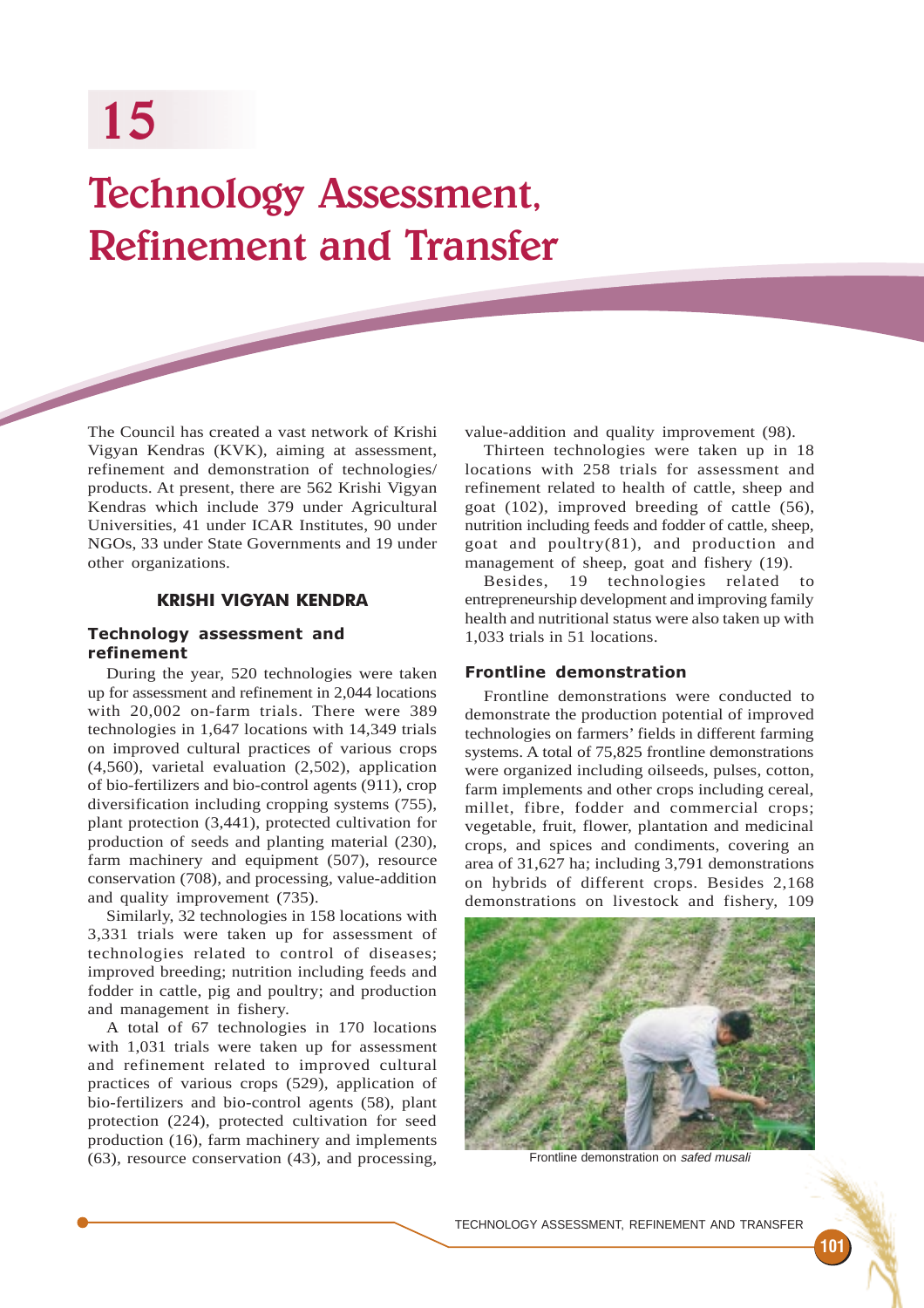demonstrations were conducted on various other enterprises.

**Oilseeds:** During the year, 18,949 demonstrations were conducted covering 6,379ha on oilseed crops including castor, groundnut, linseed, mustard, niger, safflower, sesame, soybean, sunflower, *toria*, and *gobhi sarson*. The percentage increase in yield varied from 21.86 in *raya* to 52.70 in rapeseed, and on an average oilseed crops under demonstration gave 33.17% more yield than under local practice.

**Pulses:** There were 17,301 demonstrations were conducted covering 5,433 ha on pulse crops including blackgram, chickpea, cowpea, field pea, french bean, greengram, horse gram, lentil, mash, moth bean, pigeonpea and *rajmash*. The increase in yield varied from 34.88% in chickpea to 50.93% in horse gram, and on an average pulse crops under demonstration gave 41.14% more yield than under local practice.

**Cotton:** The frontline demonstrations on cotton were conducted in major cotton-growing areas of 11 states (Andhra Pradesh, Gujarat, Haryana, Jharkhand, Karnataka, Madhya Pradesh, Maharashtra, Punjab, Rajasthan, Tamil Nadu and West Bengal), in an area of 8,347 ha involving 11,613 farmers on production technology (4,211 in 1,754 ha), integrated pest management (1,774 in 1,420 ha) and farm implements (5,628 in 5,173 ha).

*Production technology:* The average yield of demonstration plots varied from 243 kg lint/ha in West Bengal to 745 kg lint/ha in Rajasthan, with the cost of production varying from Rs 5,000/ha in West Bengal to Rs 24,107/ha in Tamil Nadu. Due to variation in cost of production, yield levels and market price received for the cotton, the benefit: cost ratio also varied from 1.9 in Jharkhand and West Bengal to 4.5 in Haryana.

*Performance of BT hybrids, non-BT hybrids and other varieties:* Demonstrations on hybrids were conducted involving 2,991 farmers. Besides Bt hybrids, *desi* hybrids, *hirsutum* × *barbadance* hybrids, *hirsutum*  $\times$  *hirsutum* hybrids were also demonstrated in several locations along with *hirsutum*, *arboreum* and *herbaceum* varieties.

*Irrigated:*A total of 2,257 demonstrations were conducted in 10 states under irrigated situations in an area of 952.6 ha. Average yield of demonstration plots ranged from 319 kg lint/ha in Jharkhand to 836 kg lint/ha in Karnataka. An increase in yield of demonstration plots over local plots was the highest in Madhya Pradesh (32.42%), followed by Tamil Nadu (30.39%). Overall increase in yield was 9.86%. The difference of demonstration yield in Punjab was –0.72 because the demonstrated Bt hybrids MRC 6301, MRC 6304 and RCH 713 did not perform better than check hybrid RCH 134 Bt.

*Rainfed:* Under rainfed situations, 2,120 demonstrations were conducted in nine states covering 895 ha. Demonstration yields ranged from 243 kg lint/ha in West Bengal to 696 kg lint/ha in Madhya Pradesh and 812 kg lint/ha in Rajasthan under partial irrigated condition. The average increase in yield was 32.64%. Benefit : cost ratio was 3.10 in irrigated situation as compared to 2.2 in rainfed.

*Integrated pest management:* The integrated pest management (IPM) demonstrations were implemented in seven states, viz. Rajasthan, Andhra Pradesh, Maharashtra, Karnataka, Punjab, Haryana and Madhya Pradesh, in an area of 1,420 ha in 50 blocks (50 ha per block) with the involvement of 1,774 farmers including 331 women farmers. The maximum yield of 1,305 kg lint/ha was reported from Guntur (Andhra Pradesh), and the lowest (310 kg lint/ha) from Amaravathi (Maharashtra). The overall increase in yield from IPM plots was 18.63% higher than non-IPM plots.

*Farm implements:* Demonstrations of farm implements, viz. tillage (rotavator, furrow maker, harrow, plough, tiller, stalk uprooter and stalk shredder), sprayers, weeders, dibblers and planters, and ginning and delinting on cotton were conducted in an area of 5,173 ha involving 5,628 farmers.

| Performance of cotton hybrids and other varieties in frontline demonstrations |                            |              |                               |                                  |                     |                      |                       |                                |
|-------------------------------------------------------------------------------|----------------------------|--------------|-------------------------------|----------------------------------|---------------------|----------------------|-----------------------|--------------------------------|
| Hybrid/variety                                                                | No. of<br>farmers/<br>demo | Area<br>(ha) | Demo<br>yield (lint<br>kq/ha) | Local yield<br>(lint kg)<br>/ha) | Increase<br>$(\% )$ | Demo cost<br>(Rs/ha) | Local cost<br>(Rs/ha) | Demo<br>benefit:<br>cost ratio |
| Bt hybrid                                                                     | 2.257                      | 952.6        | 744                           | 610                              | 25.7                | 1,660                | 15,077                | 2.9                            |
| Desi Hybrid                                                                   | 120                        | 74.0         | 683                           | 622                              | 11.3                | 5.790                | 5.244                 | 3.6                            |
| $H \times B$ hybrids                                                          | 355                        | 125.2        | 528                           | 447                              | 17.5                | 18.496               | 16.153                | 1.9                            |
| $H \times H$ hybrids                                                          | 259                        | 108.4        | 651                           | 529                              | 23.1                | 12.808               | 12.060                | 3.1                            |
| G. herbaceum variety                                                          | 97                         | 38.8         | 210                           | 181                              | 15.9                | 5.467                | 4.925                 | 2.5                            |
| G. hirsutum variety                                                           | 446                        | 180.8        | 487                           | 414                              | 23.2                | 10.654               | 10.212                | 3.2                            |
| G. arboreum variety                                                           | 45                         | 18.0         | 326                           | 224                              | 37.8                | 7.701                | 4.393                 | 2.5                            |

H, hirsutum; B, barbadense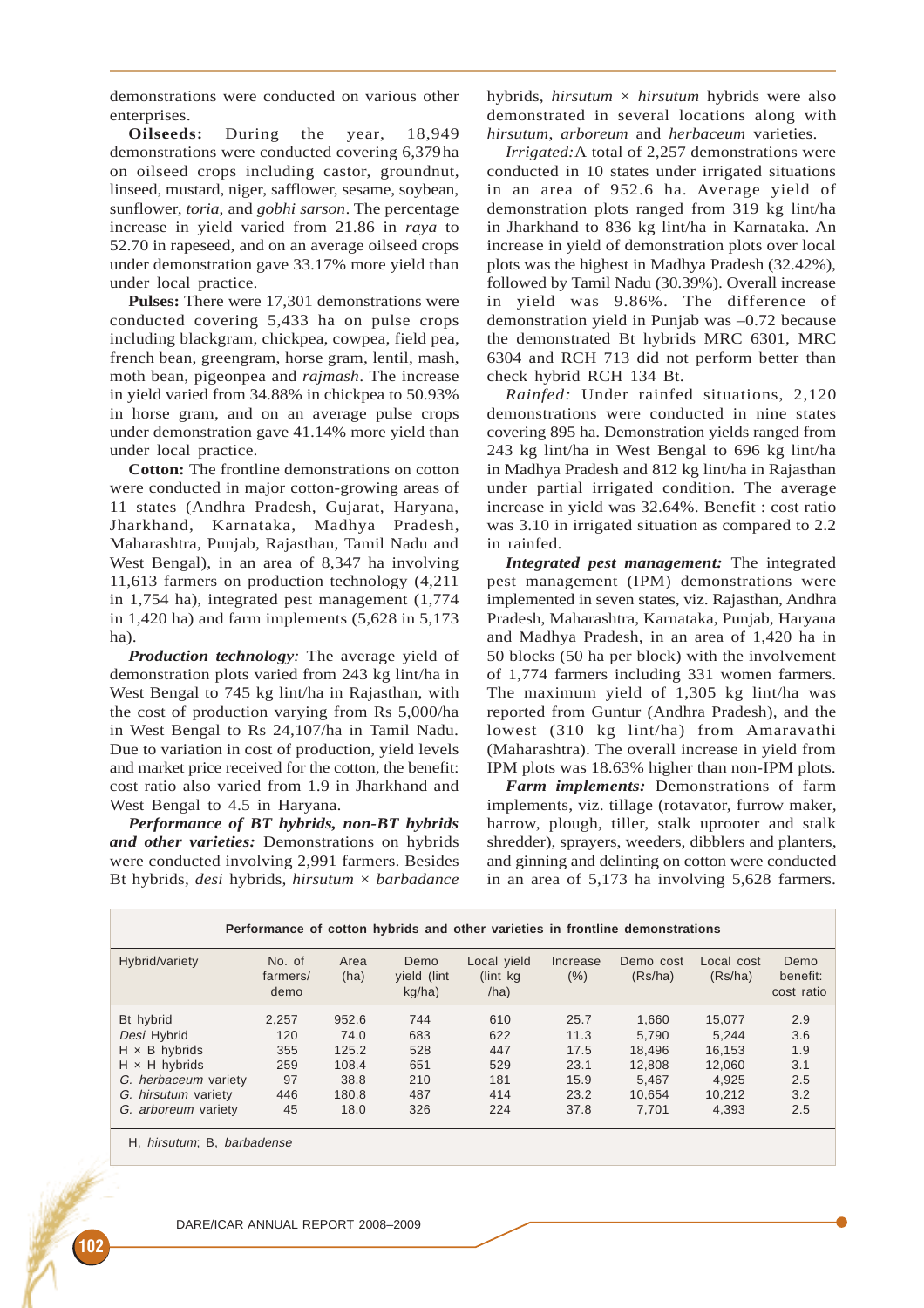|                         |                |           | Frontline demonstrations on other crops |       |              |
|-------------------------|----------------|-----------|-----------------------------------------|-------|--------------|
| Category                | No. of         | Area (ha) | Yield (tonnes/ha)                       |       |              |
|                         | demonstrations |           | Demonstration                           | Local | Increase (%) |
| Cereals                 | 11,655         | 3,847.77  | 4.18                                    | 3.37  | 24.18        |
| Vegetables              | 4.074          | 874.16    | 16.58                                   | 12.71 | 30.37        |
| Spices and condiments   | 2,352          | 473.51    | 14.56                                   | 11.61 | 25.44        |
| <b>Millets</b>          | 1,167          | 414.70    | 2.07                                    | 1.56  | 32.80        |
| Fodder crops            | 705            | 132.60    | 35.67                                   | 28.73 | 24.15        |
| Tuber crops             | 538            | 65.08     | 23.15                                   | 16.86 | 37.29        |
| Fruit crops             | 515            | 131.80    | 25.30                                   | 18.96 | 33.39        |
| Fibre crops             | 509            | 120.00    | 1.43                                    | 0.98  | 44.74        |
| Flower crops            | 335            | 95.85     | 13.02                                   | 9.63  | 35.26        |
| Commercial crops        | 204            | 59.50     | 59.37                                   | 48.44 | 22.56        |
| <b>Plantation crops</b> | 129            | 35.90     | 5.74                                    | 3.82  | 50.26        |
| Medicinal crops         | 57             | 27.00     | 1.14                                    | 0.71  | 23.01        |
| Other crops             | 94             | 17.40     | 4.11                                    | 3.26  | 26.00        |
| Total                   | 22,334         | 6,295.27  |                                         |       |              |

| Frontline demonstrations on hybrids of crops |                                               |                   |              |               |        |                 |  |
|----------------------------------------------|-----------------------------------------------|-------------------|--------------|---------------|--------|-----------------|--|
| Crop                                         | hybrid                                        | No. of<br>farmers | Area<br>(ha) | Yield (kg/ha) |        |                 |  |
|                                              |                                               |                   |              | Demonstration | Local  | Increase $(\%)$ |  |
| <b>Brinjal</b>                               | PKM 1                                         | 20                | 4.00         | 3,025         | 2,820  | 7.27            |  |
| Cabbage                                      | Quisto                                        | 25                | 0.20         | 3,403         | 2.500  | 36.12           |  |
| Castor                                       | DCH 32, GCH 4, TMVCH 1                        | 89                | 23.50        | 1.817         | 980    | 85.51           |  |
| Chilli                                       | <b>HCH 9646</b>                               | 11                | 0.44         | 3,120         | 1.810  | 72.38           |  |
| Cucumber                                     | Century Hyb 1                                 | 4                 | 0.04         | 4.600         | 3.800  | 21.05           |  |
| Maize                                        | Co MH 5, KH 9451, Shaktiman 3,<br>Shaktiman 4 | 150               | 46.20        | 5.763         | 3.160  | 82.42           |  |
| Rice                                         | Co RH 3, KRH 2, Ranjit                        | 48                | 23.10        | 6,539         | 5.169  | 26.51           |  |
| Soybean                                      | JS 335                                        | 63                | 21.00        | 1,280         | 870    | 47.13           |  |
| Sunflower                                    | KBSH 41. MSFH 17, MSFH 8, PAC 36              | 380               | 172.80       | 1.743         | 1.296  | 34.48           |  |
| Tomato                                       | <b>TCS 212</b>                                | 10                | 4.00         | 30.100        | 18.400 | 63.59           |  |
| Grand total                                  |                                               | 800               | 295.28       |               |        |                 |  |

Besides, a total of 70,111 cotton farmers were benefited from various extension activities including training of 13,759 farmers and 1,214 extension personnel to facilitate dissemination of technology among them. In addition, newspaper coverage (33), publication of extension literature (67) and radio/TV talk (66) were also organized.

**Other crops:** During the year, 22,334 such demonstrations were conducted covering 6,295



ha on cereals, vegetables, spices and condiments, millets, fodder crops, tuber crops, flower, commercial crops, plantation crops, medicinal and other crops. The increase in demonstration yield over local plots ranged from 22.56% in commercial crops to 50.26% in plantation crops.

**Crop hybrids in cereals, oilseeds and vegetables:** During the year, 800 demonstrations on hybrids were conducted, covering 295 ha on maize, rice, soybean, sunflower, castor, brinjal, cabbage, chilli, cucumber and tomato.

**Farm implements:** During the year, 2,258 demonstrations were organized on various tools and implements related to tillage operation, planting, inter-culture operation, plant protection, harvest, post-harvest and drip irrigation on several crops covering an area of 1,914 ha.

**Livestock and fishery:** During the year, 1,739 demonstrations comprising 6,362 units on health, nutrition and other production practices of dairy, poultry, piggery, sheep and goat were conducted. Besides, 429 demonstrations comprising 181 units Dapog method of nursery raising of rice were conducted on carp culture, composite fish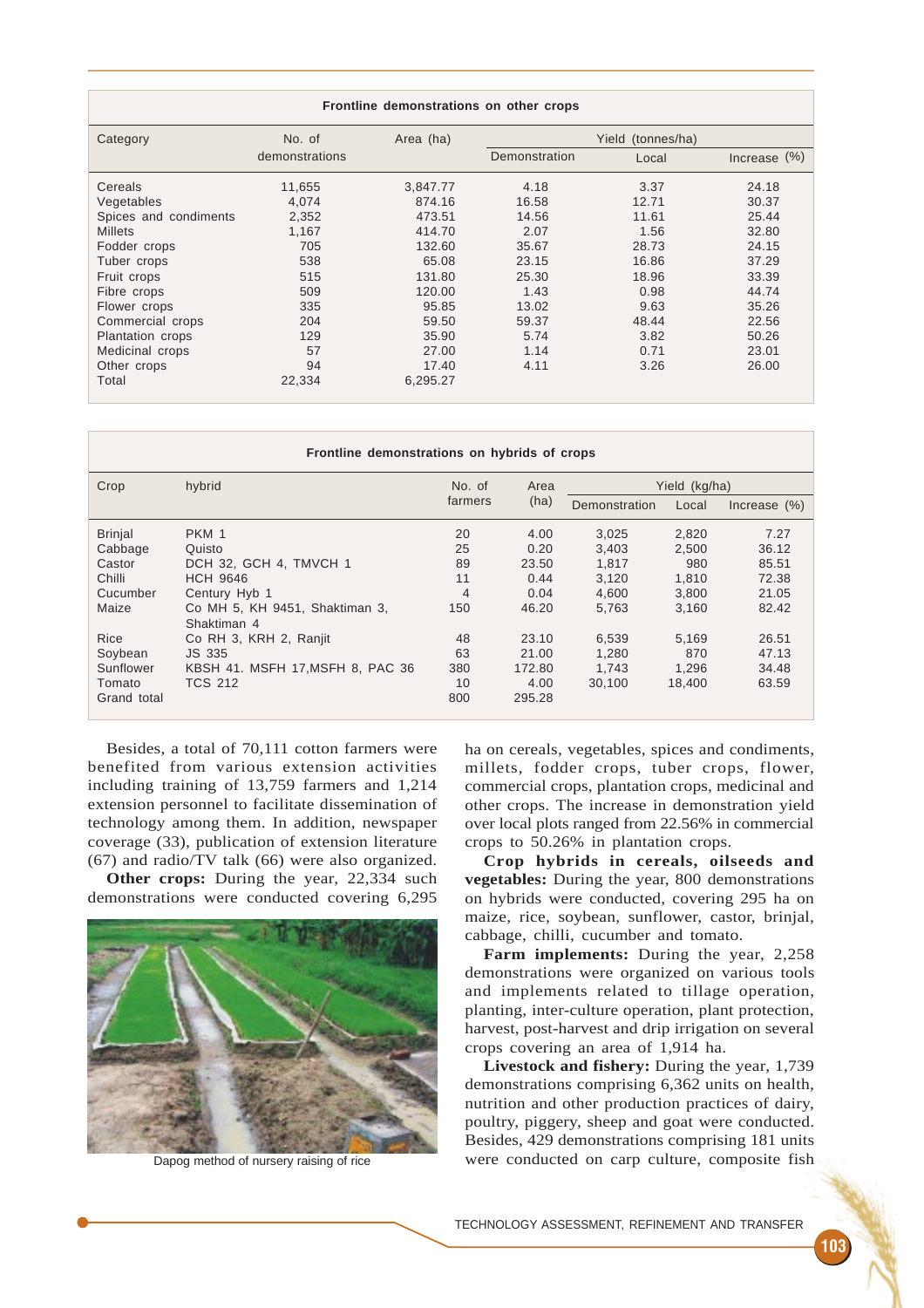culture, integrated fish farming, prawn culture, and fish seed production.

**Other enterprises:** A total of 109 demonstrations on various other enterprises, namely bee keeping, mushroom, nutrition, garden, sericulture and vermicompost were conducted.

### Training programmes

During the year, 51,774 training programmes were organized with the participation of 12.42 lakh farmers including rural youth, and in-service extension personnel.

**Farmers:** A total of 35,533 training programmes were organized for the benefit of 966,142 farmers and farmwomen on various technologies to update their knowledge and skill. Total number of beneficiaries including women farmers were 159,008 in production and productivity enhancement of crops; 132,495 in plant protection; 107,537 in production of inputs at site; 58,935 in household nutritional security; 53,926 in animal production and management; 53,067 in soil health and fertility management; 46,142 in commercial production of vegetables; 40,419 in processing and value-addition of produce; 45,523 in capacity building and group dynamics; 30,731 in integrated

| Training programmes for in-service extension<br>personnel                     |                   |                |            |                 |  |  |
|-------------------------------------------------------------------------------|-------------------|----------------|------------|-----------------|--|--|
| <b>Thematic</b><br>area                                                       | No. of<br>courses | Male           | Female     | Total           |  |  |
| Production,<br>productivity<br>and value-<br>addition of<br>crops             | 1,113             | 27,337         | 4.026      | 31,363          |  |  |
| Production<br>of input at site                                                | 214               | 3,859          | 1,375      | 5,234           |  |  |
| Plant protection<br>Resource<br>conservation,<br>soil health and<br>fertility | 433<br>287        | 9,523<br>6,251 | 638<br>504 | 10,161<br>6,755 |  |  |
| management<br>Integrated<br>farming system                                    | 47                | 1,360          | 363        | 1,723           |  |  |
| Livestock<br>production and<br>management                                     | 354               | 6,025          | 1,551      | 7,576           |  |  |
| Farm machinery<br>tools and implements                                        | 73                | 1.449          | 209        | 1,658           |  |  |
| Economic<br>empowerment<br>of women                                           | 153               | 1.742          | 2,410      | 4,152           |  |  |
| Capacity building<br>and group dynamics                                       | 177               | 3,855          | 785        | 4,640           |  |  |
| Capacity building<br>for ICT applications                                     | 296               | 6,643          | 1,673      | 8,316           |  |  |
| Household<br>nutrition security                                               | 340               | 1,961          | 6,859      | 8,820           |  |  |
| Total                                                                         | 3,487             | 70,005         | 20,393     | 90,398          |  |  |

farming system; 28,844 in orchard management; 28,220 in entrepreneurial development; 22,360 in farm machinery, tools and implements; 27,536 in management of fruit crops; 29,576 in resourceconservation technologies; 21,071 in animal nutrition; 18,811 in fisheries; 20,656 in water management; 16,520 in animal health; 9,428 in grading and packaging; 6,283 in ornamental plants; 2,446 in tuber crops; 1,888 in agro-forestry; 1,119 in plantation crops; 1,095 in spices; and 506 in economic empowerment of women.

**Rural youth:** As many as 12,754 skill-oriented training programmes were organized for 187,304 rural youth. The beneficiaries in different areas were 12,657 on increasing production and productivity of crops; 1,212 in orchard management; 26,157 in production and valueaddition; 25,226 in livestock production and management; 29,420 in economic empowerment of women; 4,983 in farm machinery, tools and implements; 6,571 in fisheries; 42,875 in production of inputs at site; 2,018 in capacity building and group dynamics; 23,743 in entrepreneurial development; and 12,442 in commercial horticulture.

*Training programmes (vocational):* Out of 12,754 training programmes conducted for rural youth, 6,073 were conducted for 49,176 rural youths on various vocations including orchard management; production of inputs at site; economic empowerment of women; livestock production and management; value-addition; entrepreneurial development; commercial horticulture; capacity building and group dynamics; fisheries; and farm machinery, tools and implements.

**Extension personnel:** A total of 3,487 training programmes were conducted covering 90,398 participants. These were organized for extension functionaries working in government and nongovernmental organizations related directly or indirectly with the development of agriculture. The training was imparted to upgrade their knowledge and skills in frontier areas of agriculture technologies.

*Training programmes (sponsored):* Of the 51,774 training programmes (12.44 lakh participants) conducted by the KVKs, 6,099 were

#### Seeds and planting material

During the year 201,675 q seeds including cereal, oilseed, pulse, commercial, vegetable, flower, spice, fodder and fibre crops were produced and made available to 1.39 lakh farmers. In addition, KVKs produced 133.20 lakh seedlings and saplings of vegetables, fruits, ornamental, medicinal and aromatic plants, plantation crops, spices, tuber crops, fodder and forest species and provided to 1.89 lakh farmers.